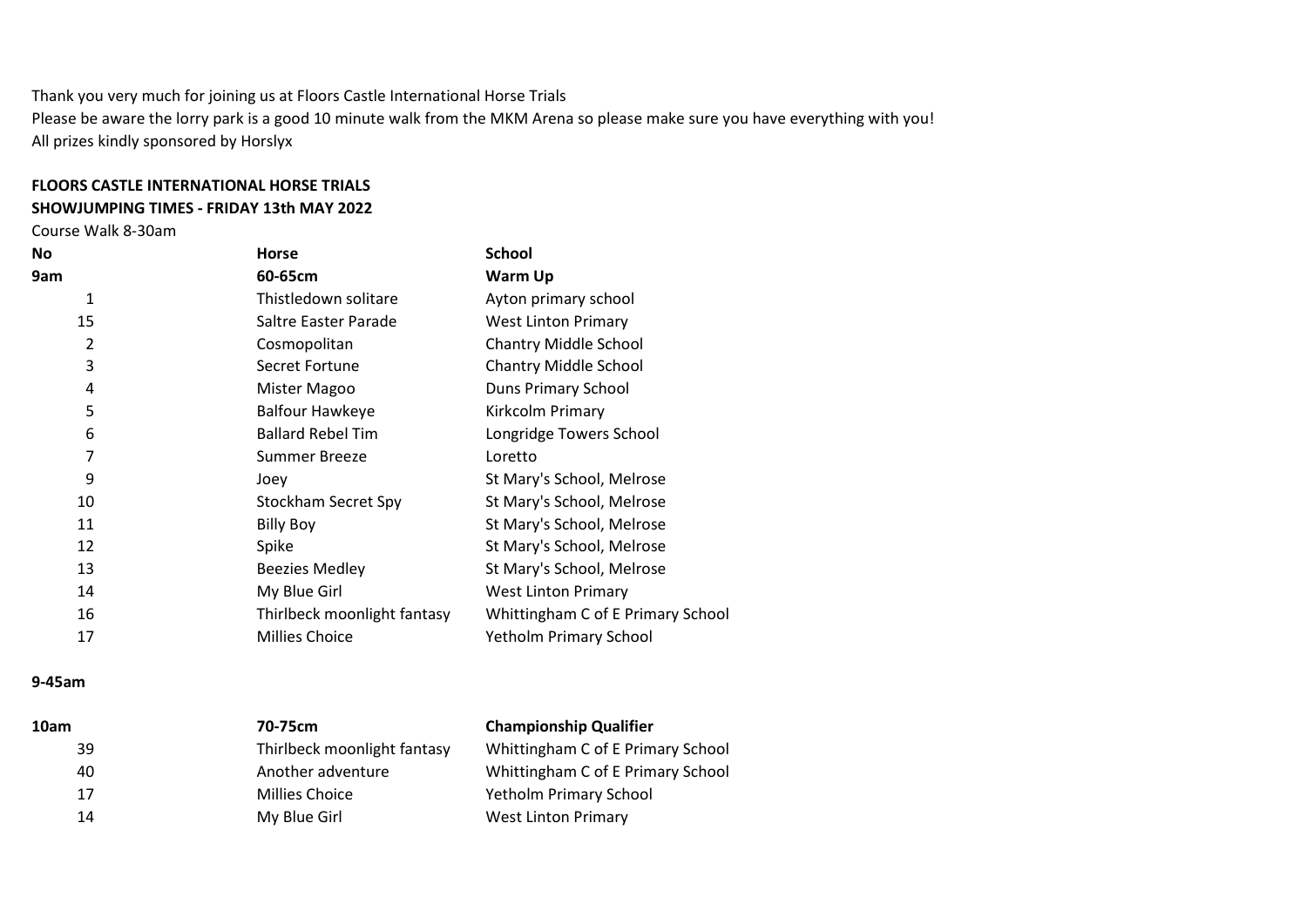| 21             | Reuben                     | Kelso High School                  |      |                         |
|----------------|----------------------------|------------------------------------|------|-------------------------|
| $\mathbf{1}$   | Thistledown solitare       | Ayton primary school               |      |                         |
| 19             | Hawkmoon Lady Luck         | Duchess's Community High School    |      |                         |
| 4              | Mister Magoo               | <b>Duns Primary School</b>         |      |                         |
| 20             | Annandale Diamond          | Jedburgh Grammar School            |      |                         |
| 26             | Primrose                   | King's High, Warwick School & Prep |      |                         |
| 27             | Liscromwell Lady           | Kirkcolm Primary                   |      |                         |
| 5              | <b>Balfour Hawkeye</b>     | Kirkcolm Primary                   |      |                         |
| 8              | Skellorn Manhattan         | Selkirk High School HC             |      |                         |
| 36             | <b>Watervalley Jess</b>    | Selkirk High School HC             |      |                         |
| 34             | <b>Summer Breeze</b>       | Loretto                            |      |                         |
| 35             | sally                      | Loretto                            |      |                         |
| 37             | <b>Star Performance</b>    | St George's School for Girls       |      |                         |
| 15             | Saltre Easter Parade       | <b>West Linton Primary</b>         |      |                         |
| 22             | Lucy                       | Kilgraston School                  | team |                         |
| 23             | Lewis 11                   | Kilgraston School                  | team |                         |
| 24             | Zeta                       | Kilgraston School                  | team |                         |
| 25             | Penny                      | Kilgraston School                  | team |                         |
| $\overline{2}$ | Cosmopolitan               | <b>Chantry Middle School</b>       | team |                         |
| 3              | Secret Fortune             | <b>Chantry Middle School</b>       | team |                         |
| 18             | Cooley Adventurer          | <b>Chantry Middle School</b>       | team |                         |
| 28             | Paddy The Second           | Longridge Towers School            | team | Longridge blue          |
| 29             | <b>Antrim Master Ted</b>   | Longridge Towers School            | team | Longridge blue          |
| 30             | Charlie Brown              | Longridge Towers School            | team | Longridge blue          |
| 31             | <b>Ballyclough Basil</b>   | Longridge Towers School            | team | Longridge blue          |
| 32             | <b>Lyndurst Red Regent</b> | Longridge Towers School            | team | Longridge White         |
| 33             | Pandora                    | Longridge Towers School            | team | Longridge white         |
| 6              | <b>Ballard Rebel Tim</b>   | Longridge Towers School            | team | Longridge white         |
| 12             | Spike                      | St Mary's School, Melrose          | team | St Marys Frankel        |
| 13             | <b>Beezies Medley</b>      | St Mary's School, Melrose          | team | <b>St Marys Frankel</b> |
| 38             | Show Me the Money          | St Mary's School, Melrose          | team | <b>St Marys Frankel</b> |
| 9              | Joey                       | St Mary's School, Melrose          | team | St Mary\'s Arkle        |
| 10             | <b>Stockham Secret Spy</b> | St Mary's School, Melrose          | team | St Marys Arkle          |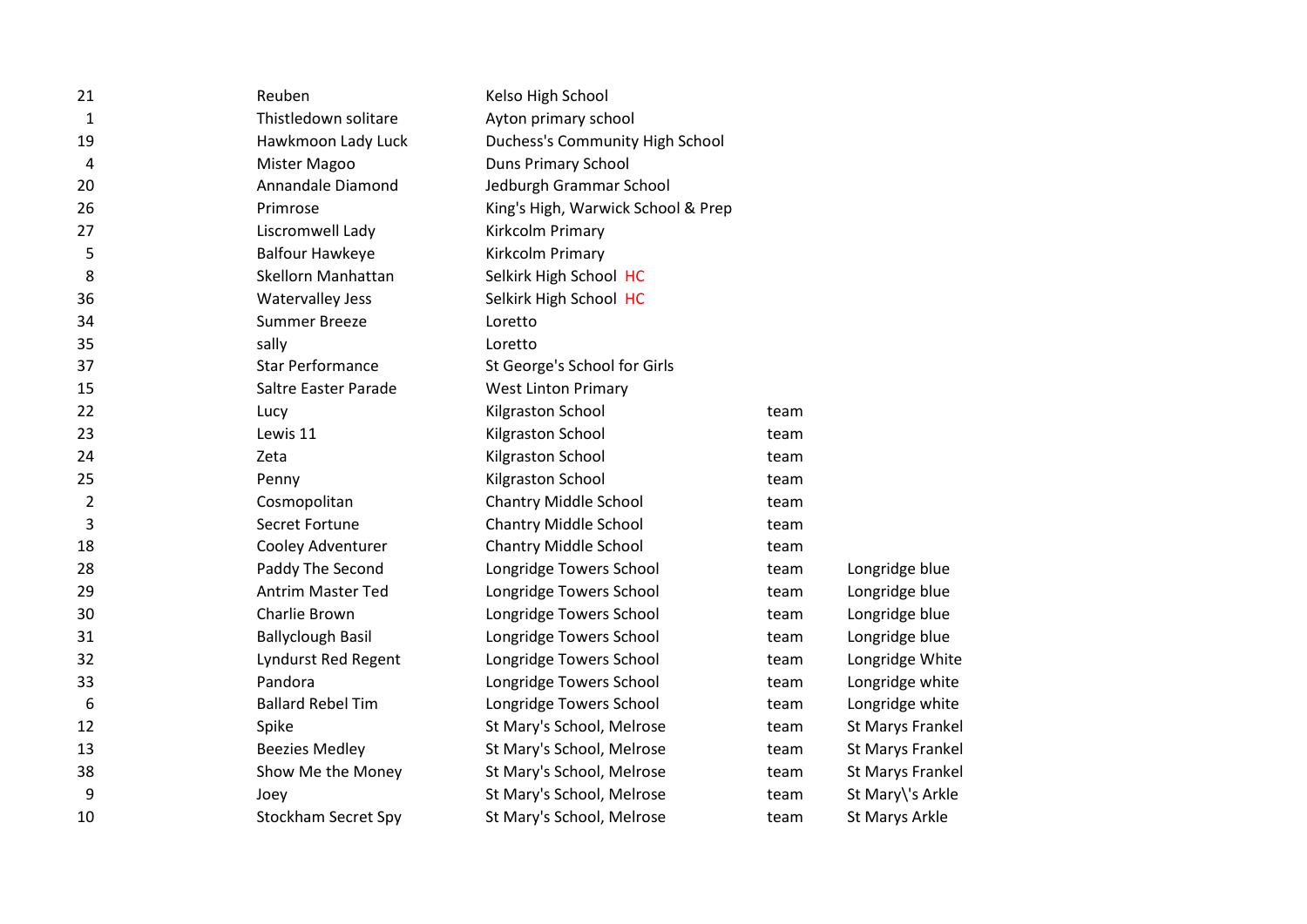|  | Billy Boy |
|--|-----------|

## 11-30am

| 12pm | 80-85cm                     | <b>Championship Qualifier</b>      |      |                             |
|------|-----------------------------|------------------------------------|------|-----------------------------|
| 36   | watervalley Jess            | Selkirk High School                |      |                             |
| 8    | Skellorn Manhattan          | Selkirk High School                |      |                             |
| 26   | Primrose                    | King's High, Warwick School & Prep |      |                             |
| 48   | <b>Glenford Little Jack</b> | Duchess's Community High School    |      |                             |
| 21   | Reuben                      | Kelso High School                  |      |                             |
| 18   | Cooley Adventurer           | <b>Chantry Middle School</b>       |      |                             |
| 27   | Liscromwell Lady            | Kirkcolm Primary                   |      |                             |
| 35   | sally                       | Loretto                            |      |                             |
| 61   | <b>Star Performance</b>     | St George's School for Girls       |      |                             |
| 40   | Another adventure           | Whittingham C of E Primary School  |      |                             |
| 17   | <b>Millies Choice</b>       | <b>Yetholm Primary School</b>      |      |                             |
| 56   | Daisy May                   | King's High, Warwick School & Prep |      |                             |
| 57   | Rosie                       | King's High, Warwick School & Prep |      |                             |
| 60   | Jenny of ardmore            | Selkirk High School                |      |                             |
| 41   | Thomsonbrook Top Tiger      | Duchess's Community High School    | team | Duchess High Alnwick        |
| 42   | Cherokee Chief              | Duchess's Community High School    | team | Duchess High Alnwick        |
| 19   | Hawkmoon Lady Luck          | Duchess's Community High School    | team | <b>Duchess High Alnwick</b> |
| 43   | <b>Ballinamurra Captain</b> | Duchess's Community High School    | team | Duchess High Alnwick        |
| 52   | Lucy                        | Kilgraston School                  | team | <b>Kilgraston Blue</b>      |
| 24   | Zeta                        | Kilgraston School                  | team | Kilgraston \Blue            |
| 23   | Lewis 11                    | Kilgraston School                  | team | Kilgraston \Blue            |
| 28   | Paddy The Second            | Longridge Towers School            | team | Longridge blue              |
| 58   | Ardagh Bobby                | Longridge Towers School            | team | Longridge blue              |
| 30   | Charlie Brown               | Longridge Towers School            | team | Longridge blue              |
| 29   | <b>Antrim Master Ted</b>    | Longridge Towers School            | team | Longridge blue              |
| 44   | D J Demijhon                | Duchess's Community High School    | team | Duchess High Lindisfarne    |
| 45   | <b>Ballinacarra Bobby</b>   | Duchess's Community High School    | team | Duchess High Lindisfarne    |
| 46   | Ella                        | Duchess's Community High School    | team | Duchess High Lindisfarne    |
|      |                             |                                    |      |                             |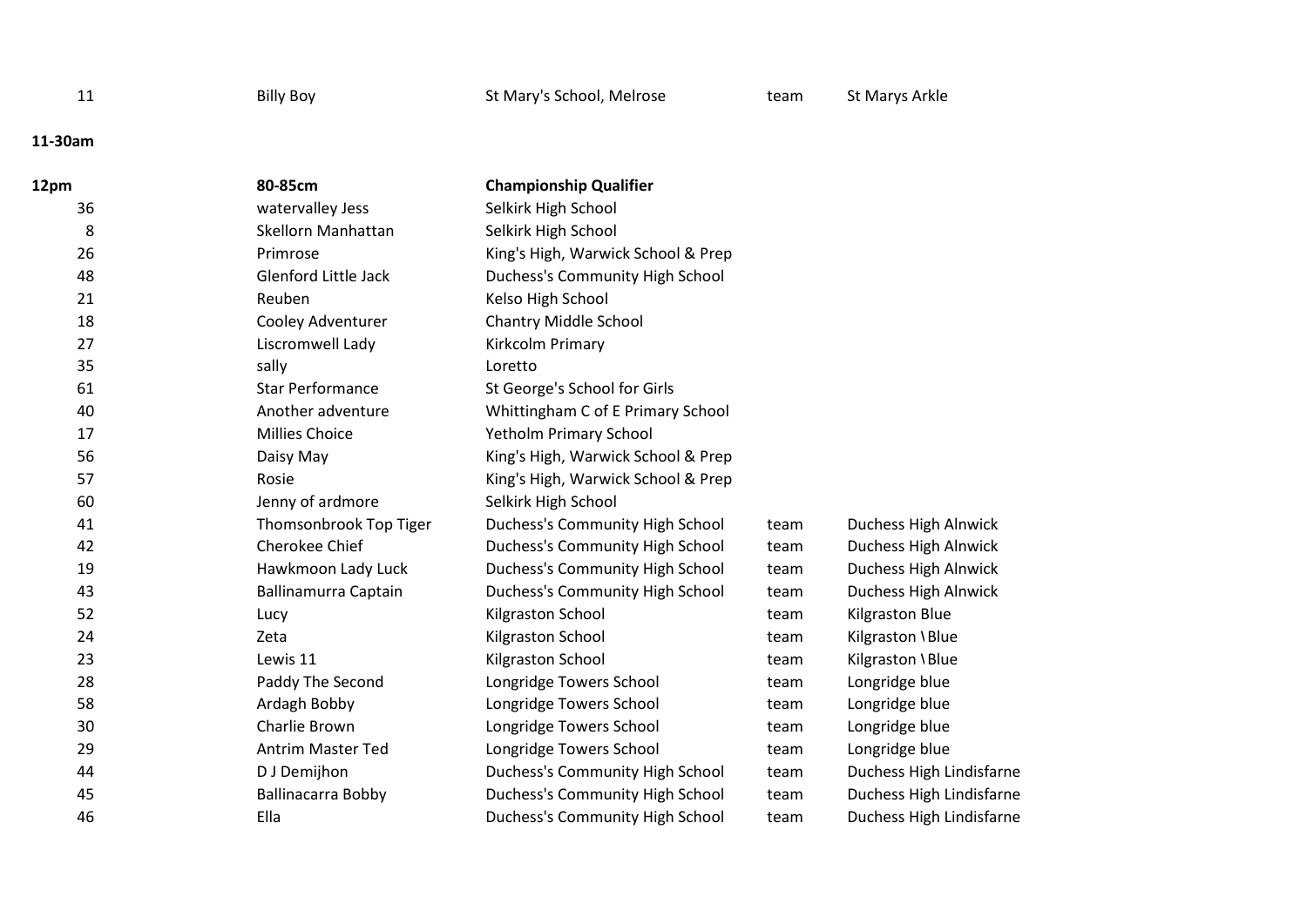| Jedburgh Grammar School<br>Jedburgh Grammar School<br>Jedburgh Grammar School<br>Jedburgh Grammar School |
|----------------------------------------------------------------------------------------------------------|
|                                                                                                          |
|                                                                                                          |
|                                                                                                          |
|                                                                                                          |
| Kilgraston I White                                                                                       |
| Kilgraston \ White                                                                                       |
| Kilgraston I White                                                                                       |
| Longridge white                                                                                          |
| Longridge white                                                                                          |
| Longridge white                                                                                          |
| Longridge white                                                                                          |
| St Mary\'s Melrose                                                                                       |
| St Mary\'s Melrose                                                                                       |
| St Mary\'s Melrose                                                                                       |
|                                                                                                          |

1-30pm

| 2pm | 90-95cm                    | <b>Championship Qualifier</b>      |      |                        |
|-----|----------------------------|------------------------------------|------|------------------------|
| 58  | Ardagh Bobby               | Longridge Towers School            |      |                        |
| 69  | Halcyon cruising Lady      | Longridge Towers School            |      |                        |
| 67  | Mabel                      | King's High, Warwick School & Prep |      |                        |
| 63  | Horbelina T                | Dunbar Grammar School              |      |                        |
| 64  | <b>Black Swan Du Buhot</b> | Dunbar Grammar School              |      |                        |
| 60  | Jenny of ardmore           | Selkirk High School                |      |                        |
| 61  | <b>Star Performance</b>    | St George's School for Girls       |      |                        |
| 66  | Winston                    | Kelso High School                  |      |                        |
| 65  | Evie                       | Jedburgh Grammar School            |      |                        |
| 56  | Daisy May                  | King's High, Warwick School & Prep |      |                        |
| 68  | Rosie                      | King's High, Warwick School & Prep |      |                        |
| 59  | Hazy                       | Longridge Towers School            |      |                        |
| 44  | D J Demijhon               | Duchess's Community High School    | team | Duchess High Warkworth |
| 46  | Ella                       | Duchess's Community High School    | team | Duchess High Warkworth |